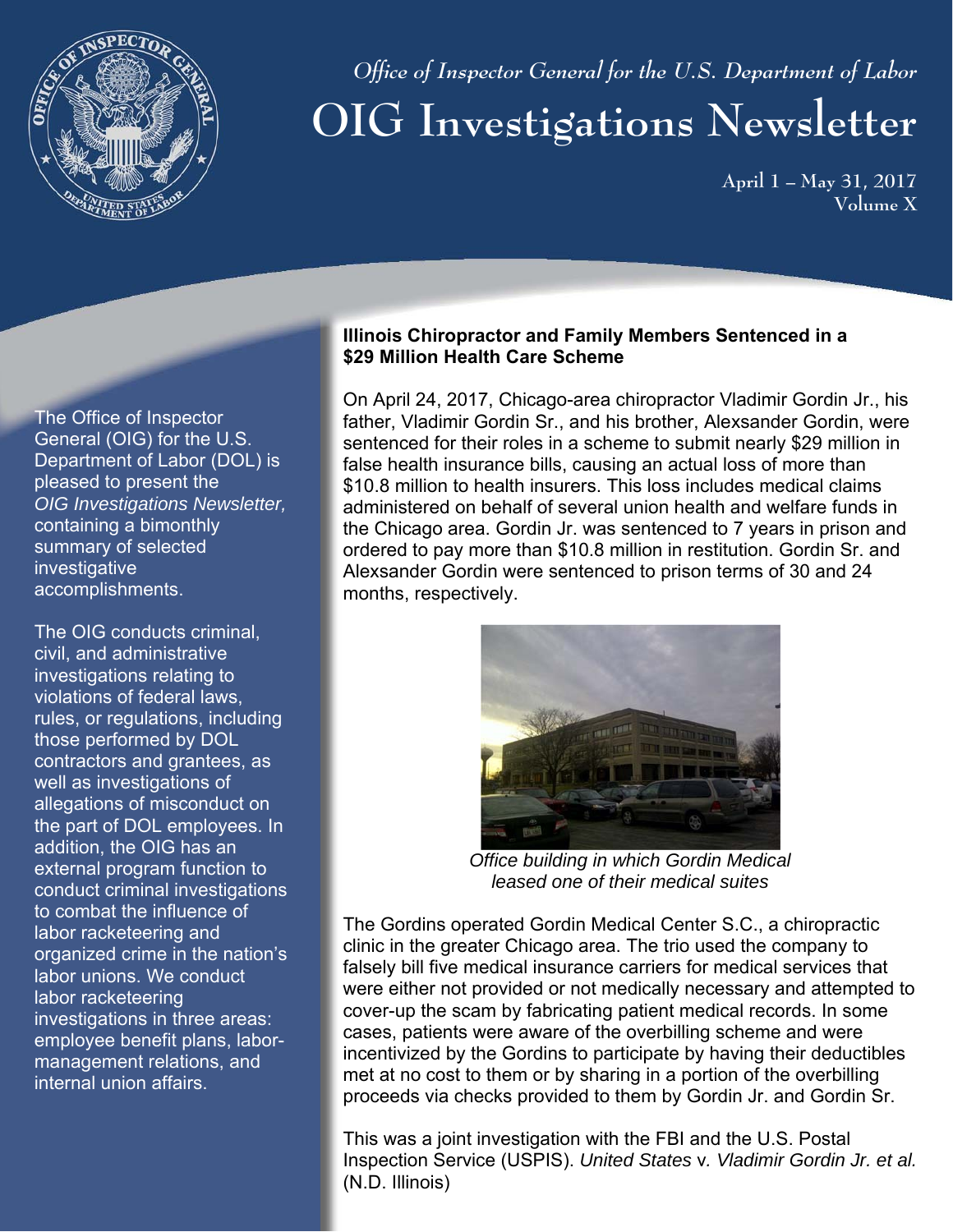#### **Former Cleveland Job Corps Center Director Sentenced to Prison for Embezzlement and Tax Violations**

On May 23, 2017, former Cleveland Job Corps Center Director, Clark V. Hayes, was sentenced to 37 months in prison and ordered to pay \$1.5 million in restitution for embezzling retirement funds and failing to pay taxes. Hayes was the owner of Applied Technology Systems, Inc. (ATSI), which held a contract with DOL to operate the Cleveland and Jacksonville Job Corps Centers.

Between July 1, 2010 and August 16, 2011, DOL paid ATSI more than \$15.5 million to staff and manage the Cleveland and Jacksonville Job Corps Centers. This amount included reimbursement for wages ATSI paid to the Centers' employees, including amounts that should have been withheld and paid to the IRS. Hayes failed to pay more than \$1.4 million in payroll taxes between 2010 and 2011. He also closed an employee retirement account and caused more than \$210,000 from that employee's retirement account to be transferred to an account he controlled. Hayes then spent more than \$110,000 of the embezzled money on personal items, including a Mercedes Benz and several business investments.

This was a joint investigation with the Employee Benefits Security Administration and the Internal Revenue Service-Criminal Investigation (IRS-CI). *United States* v. *Clark V. Hayes* (N.D. Ohio)

## **California Clothing Factory Manager Sentenced to Prison for Bribing Wage and Hour Investigator**

On May 17, 2017, former Seven-Bros. Enterprises (Seven-Bros.) clothing factory manager Howard Quoc Trinh was sentenced to 18 months in prison for offering to pay bribes to a DOL Wage and Hour Division (WHD) investigator in exchange for the closing of an investigation into wage violations at Seven-Bros.

The WHD investigation, initiated in March 2015, found that Seven-Bros. had underpaid its employees approximately \$100,000 during the period May 2012 through March 2015. Trinh offered to pay a \$10,000 bribe to a WHD investigator and actually paid \$3,000 to the investigator, who was assisting DOL-OIG at the time. As part of the bribery scheme, Trinh promised to pay the \$7,000 balance once the WHD investigation was closed with no finding of any wrongdoing.

This was a joint investigation with WHD. *United States* v. *Howard Quoc Trinh* (C.D. California)

## **Owner of Houston Surgical Center Pleads Guilty in \$2.8 Million Scheme to Defraud OWCP**

On April 17, 2017, Mark Farias, owner of Winlock Medical Surgical LLC, AMR Medical Supply, ARC Diagnostics LLC, and Tessla Diagnostics LLC, pled guilty to charges that he paid kickbacks, committed health care fraud, and laundered money in furtherance of a scheme to defraud the Office of Workers' Compensation Programs (OWCP). Farias' guilty plea is part of a broader investigation involving Team Work Ready, Inc. (TWR), a chain of physical therapy clinics focused on treating injured federal workers covered by the Federal Employees' Compensation Act (FECA). TWR had numerous locations across five states, including Texas and Louisiana.

From 2011 to 2013, Farias paid more than \$430,000 in illegal kickbacks to TWR owner Jeffrey Rose, who was convicted in October 2016, in exchange for Rose's referral of more than 400 TWR patients for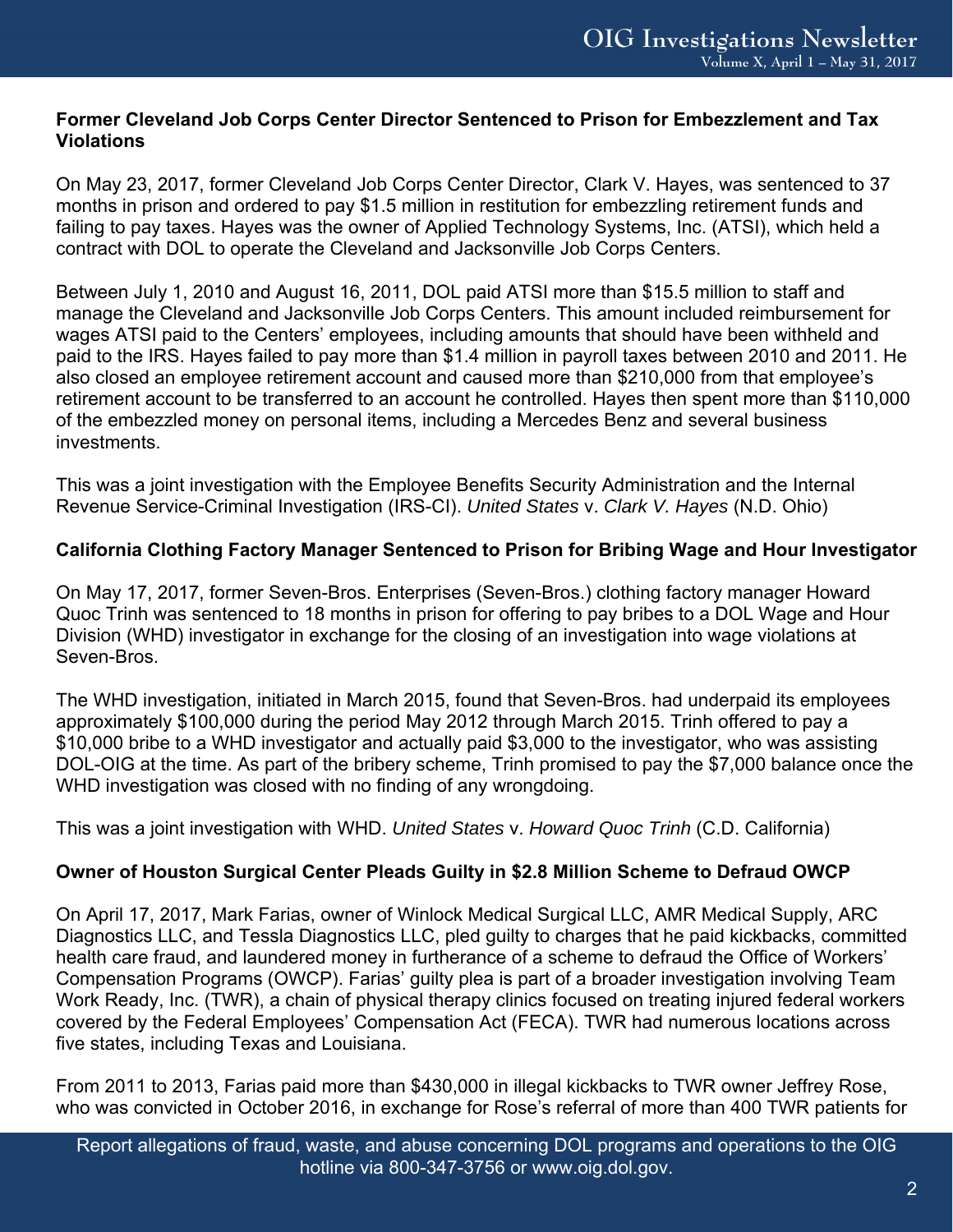whom Farias could bill health care items and services under the FECA benefit program. Based on these patient referrals, Farias billed OWCP for more than \$2.8 million in false and fraudulent claims and received more than \$2 million in payment for those claims. Farias knew the money he received from OWCP was payment for services that were not medically necessary, not performed, and the result of illegal kickbacks he had paid to Rose.

This is a joint investigation with the U.S. Postal Service–OIG, U.S. Department of Veterans Affairs–OIG, U.S. Department of Homeland Security–OIG, and IRS-CI. *United States* v*. Mark Edward Farias* (S.D. Texas)

## **Indian National Sentenced for H-1B Visa Related Fraud**

On April 26, 2017, George Mariadas Kurusu, an Indian national, was sentenced to time served (approximately eleven months) and was directed to pay restitution of \$53,000. In January 2017, Kurusu pled guilty to wire fraud, fraud in foreign labor contracting, false statements in an immigration matter, and witness tampering for perpetrating a scheme to defraud the H-1B visa program. As part of his plea agreement, Kurusu agreed to pay restitution to four victims of his scheme prior to sentencing.



*Fort Stocktown Public High School where George Kurusu taught and recruited teachers to work.* 

Kurusu entered the United States as an H-1B visa employee of the Fort Stockton, Texas, Independent School District (FSISD). Kurusu quickly violated the terms of his H-1B visa by establishing a labor recruiting business called Samaritan Educational Services. Kurusu successfully recruited numerous Indian nationals and secured H-1B visas for them to enter the United States to work for the FSISD. When they arrived, Kurusu required them to set up bank accounts and automatic recurring fund transfers, whereby fifteen percent of their gross monthly pay was wired to Kurusu's business account. When Kurusu's victims questioned these illegal fees, Kurusu warned them that nonpayment would result in losses of their jobs and H-1B visas. Kurusu also warned victims not to complain to the FSISD, as doing so would jeopardize all FSISD H-1B workers. When he became aware of the DOL-OIG joint criminal investigation, Kurusu threatened his victims with deportation should they decide to speak with law enforcement.

This is a joint investigation with the U.S. Diplomatic Security Service (DSS) and U.S. Customs and Border Protection. *United States* v. *Kurusu* (W.D. Texas)

Report allegations of fraud, waste, and abuse concerning DOL programs and operations to the OIG hotline via 800-347-3756 or www.oig.dol.gov.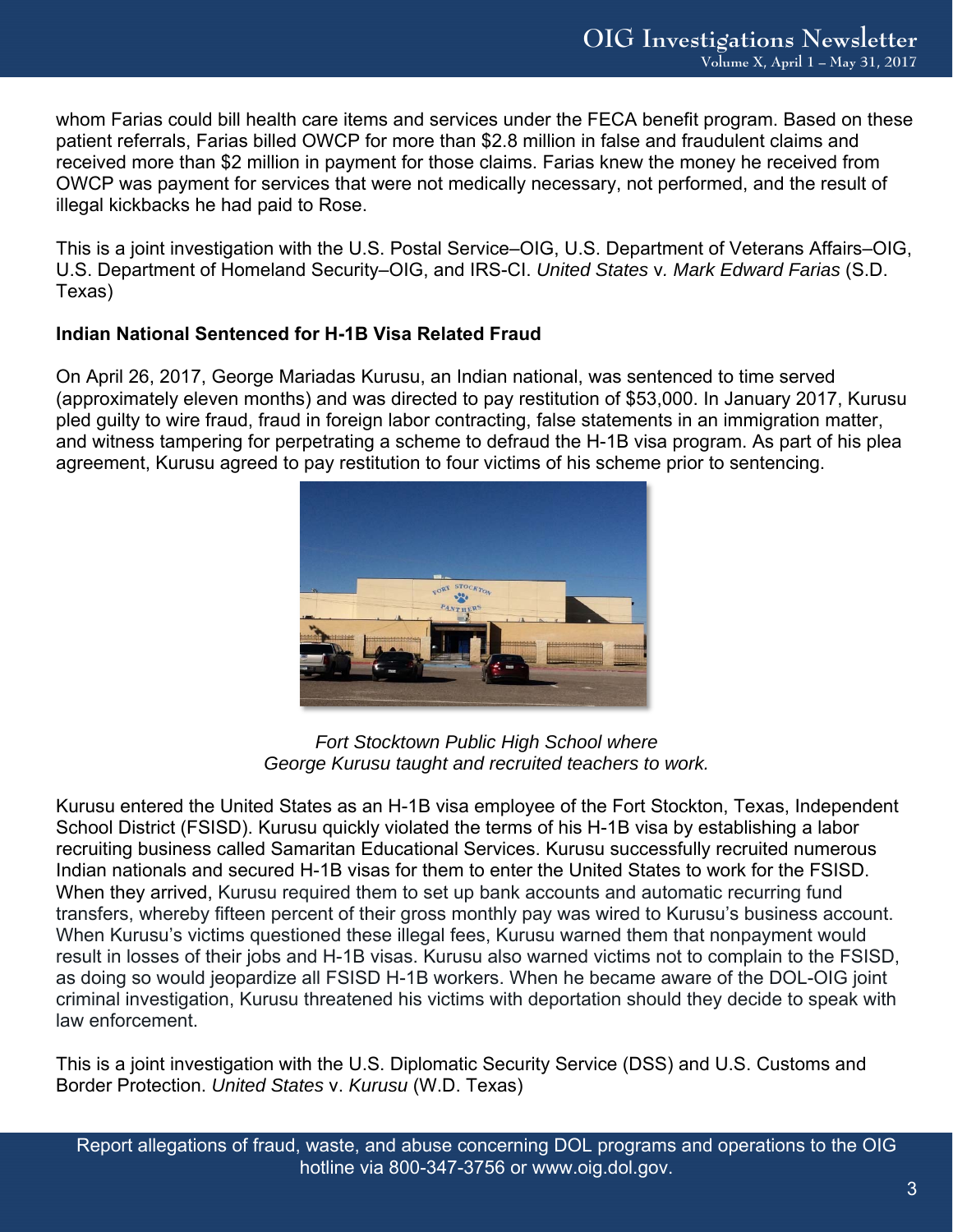## **Former Rhode Island State Employee Sentenced to Prison for Theft of UI Funds**

On April 3, 2017, Ambulai R. Sheku was sentenced to 21 months in prison and ordered to pay more than \$485,000 in restitution for his role in a scheme to defraud the Rhode Island Unemployment Insurance (UI) program. The financial loss resulting from Sheku's scheme includes more than \$350,000 in federal funds.

From 2009 until his dismissal in 2015, Sheku operated a scheme to defraud the Rhode Island Department of Labor and Training (DLT), where he was employed as a UI claims processor. Without authorization and exceeding his authorized access of DLT's computer systems, Sheku was able to manipulate claims data to obtain fraudulent UI benefits for more than 20 individuals, many of them his friends and associates. Sheku changed the addresses of legitimate UI beneficiaries, causing new UI debit cards to be created and mailed to other members of the conspiracy, who would then share the stolen UI funds with him. Sheku also extended the expiration dates of benefit claims within the DLT database in order to prolong his and others' receipt of fraudulent benefit payments.

This was a joint investigation with USPIS and Rhode Island State Police. *United States* v*. Ambulai R. Sheku* (D. Rhode Island)

## **Illinois Man Sentenced to Prison for UI Fraud**

On May 18, 2017, Jonathan Minor was sentenced to eight months in prison and ordered to pay almost \$850,000 in restitution for his role in a fictitious employer scheme to defraud the UI program administered by the Illinois Department of Employment Security (IDES).

From July 2009 to September 2012, Minor participated in a UI benefit fraud scheme in which fraudulent UI benefit claims were submitted to IDES using fictitious employers and employee names. As a result of the fraudulent claims, IDES caused its financial institutions to mail debit cards loaded with UI benefit money to addresses associated with the fraudulent claims. Minor recruited at least three other individuals to participate in the scheme by receiving fraudulently obtained UI debit cards at their mailing addresses. Once they received the UI debit cards, Minor and others used them to withdraw the illegally obtained benefit money from ATM machines.

This was a joint investigation with the FBI. *United States* v. *Jonathan Minor* (N.D. Illinois)

## **San Francisco Restaurant Owner Sentenced for Obstructing Wage and Hour Investigation**

On April 4, 2017, Ming Lian Zhou was sentenced to six months in a halfway house to be followed by another six months' home detention, along with more than \$7,000 in fines and restitution, for concealing underpayment of wages from WHD.

A 2012 WHD investigation found that Zhou had failed to pay more than \$92,000 in overtime wages to 46 employees of two San Francisco restaurants he owned—Hong Kong Lounge and Hong Kong Lounge II. In response to these WHD findings, Zhou deliberately signed and submitted falsified forms to WHD, in which he reported he paid 46 employees their overtime back wages. In fact, Zhou had not paid his employees as required. He nevertheless signed the forms and even asked his employees to sign the forms, confirming they had received their back wage payments. This was a joint investigation with WHD. *United States* v. *Ming Lian Zhou* (N.D. California)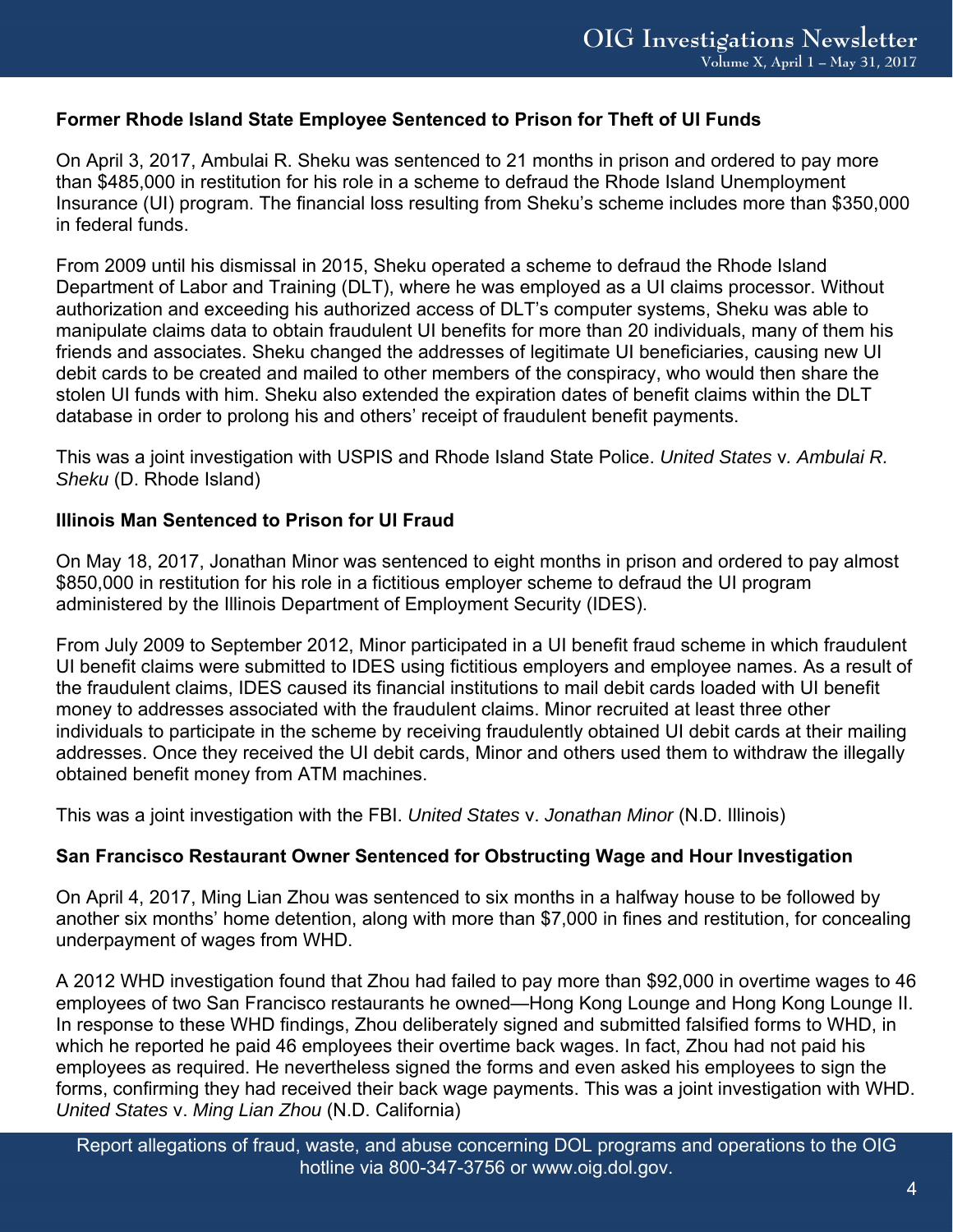#### **Chicago Dermatologist Convicted of Health Care Fraud**

On May 10, 2017, following a seven-day trial, a federal jury convicted Dr. Omeed Memar on eight counts of health care fraud and eight counts of making false statements in a health care matter, for his role in a scheme to defraud numerous health insurance programs, including a number of union-funded health care plans.

According to evidence presented at trial, Dr. Memar routinely submitted fraudulent bills to various health care entities from 2007 to 2013, seeking reimbursement for services that were not performed and/or not medically necessary. In one example, Memar billed a patient's insurance provider for more than 15 intense-pulsed light procedures for supposed treatment of a pre-cancerous condition called actinic keratosis. In truth, and as demonstrated by trial evidence, Memar not only knew the patient did not have actinic keratosis but also did not even see the patient during the period when the supposed treatments occurred.

This is a joint investigation with the FBI and U.S. Department of Health and Human Services–OIG. *United States* v*. Omeed Memar* (N.D. Illinois)

#### **Jury Convicts Three Detroit-Area Residents for UI Fraud and Identity Theft**

On May 18, 2017, following a five-day jury trial, Kenneth Dixon, Nakita Washington, and Jamela Washington were each convicted on charges relating to their involvement in a conspiracy to steal \$400,000 in UI benefits from the Michigan Unemployment Insurance Agency.

Evidence presented at trial established that the defendants systematically engaged in a conspiracy to obtain the personally identifiable information of more than 100 unsuspecting victims. They then used that information to submit fraudulent online claims for UI benefits. The defendants then collected the resulting UI benefit payments, which were issued on debit cards, and used the funds for personal purchases, including honeymoon expenses for one of the defendants.

This is a joint investigation with the State of Michigan UI Agency. *United States* v*. Kenneth Dixon, et al.*  (E.D. Michigan)

#### **Former Garland Texas Independent School District Human Resources Executive Pleads Guilty to Conspiracy to Falsify Immigration Documents**

On May 23, 2017, Victor Leos, former Executive Director of Human Resources for the Garland Independent School District (GISD), pled guilty to a one count information charging him with conspiracy to commit visa fraud. Leos was responsible for recruiting teachers to fill vacancies at GISD. Leos recruited teachers from Mexico, Central and South America, and the Philippines to fill open teaching positions at GISD.

From around 2007 to around 2012, Leos engaged in a criminal conspiracy with outside recruiters to recruit and hire foreign teachers that GISD did not necessarily need. Leos benefited by receiving kickbacks in the form of inflated fees to teach orientation classes, travel, and other forms of remuneration. After the foreign teachers were employed at GISD on H-1B temporary visas, Leos knew they were unlikely to qualify for Form 9089s (Applications for Permanent Employment Certification). To